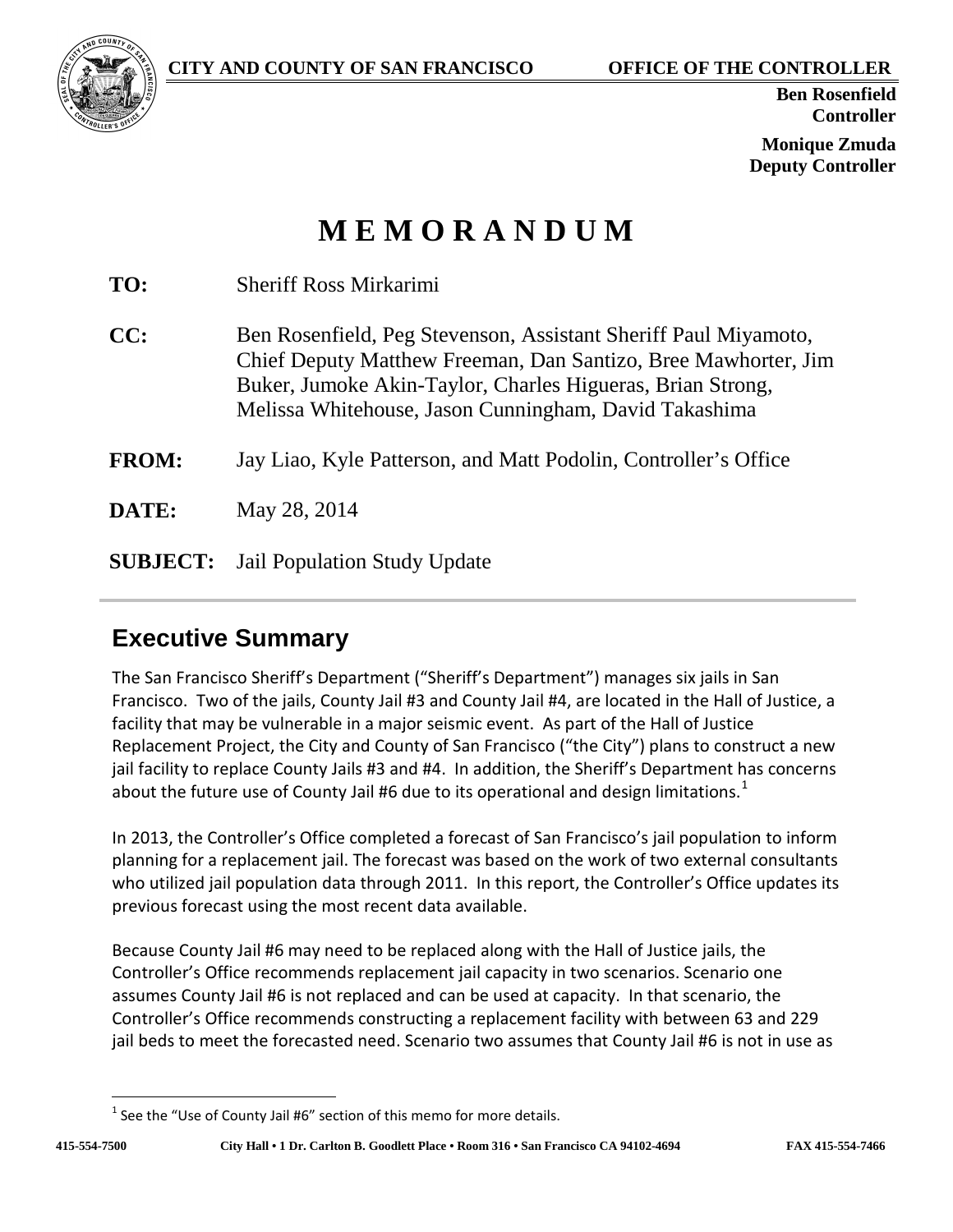a detention facility. In that scenario, the Controller's Office recommends constructing a replacement facility with between 435 and 601 jail beds. See the table below for more detail.

|                         | Current<br>Jail |            | Scenario 1: Replace<br>County Jails 3 and 4 | Scenario 2: Replace<br>County Jails 3, 4, and 6 |            |  |
|-------------------------|-----------------|------------|---------------------------------------------|-------------------------------------------------|------------|--|
|                         | System          | Lower      | Upper                                       | Lower                                           | Upper      |  |
| <b>Replacement Jail</b> | n/a             | 63         | 229                                         | 435                                             | 601        |  |
| County Jails 3 and 4    | 905             | not in use | not in use                                  | not in use                                      | not in use |  |
| County Jail 6           | 372             | 372        | 372                                         | not in use                                      | not in use |  |
| All other county jails  | 1,238           | 1,238      | 1,238                                       | 1,238                                           | 1,238      |  |
| <b>Total Jail Beds</b>  | 2,515           | 1,673      | 1,839                                       | 1,673                                           | 1,839      |  |

#### **Recommended Replacement Jail Capacity in 2019**

**Note:** County Jails #3 and #6 are available but not currently in use.

# **Background**

The San Francisco Sheriff's Department ("Sheriff's Department") manages six jails in San Francisco and San Mateo County. Two of the jails, County Jail #3 and County Jail #4, are located in the Hall of Justice alongside the Superior Court, Police Headquarters, the District Attorney's Office, and other City agencies. The Hall of Justice, which opened in 1961, has been found to be susceptible to severe structural damage in the event of an earthquake. The City and County of San Francisco ("City") has determined that these inadequacies cannot be remedied outside of a significant capital improvement effort. In addition, the antiquated design and space constraints of County Jail #3 and County Jail #4 create safety concerns and limit the Sheriff's Department's ability to offer in-custody programs to inmates. As a result of these existing needs, the City plans to replace County Jails #3 and #4 with a new facility.

In 2013, the Controller's Office completed a forecast of San Francisco's jail population to inform planning for a replacement jail. The Controller's Office forecast was based on the work of two external consultants who utilized jail population data through 2011.

In this report, the Controller's Office updates its previous forecast using the most recent data available. In preparation for the forecast update, the Controller's Office met with representatives from the Adult Probation Department, District Attorney's Office, Public Defender's Office, Superior Court, the Police Department, and the Sheriff's Department to better understand how current and planned policies and programs by those agencies may impact the jail population into the future.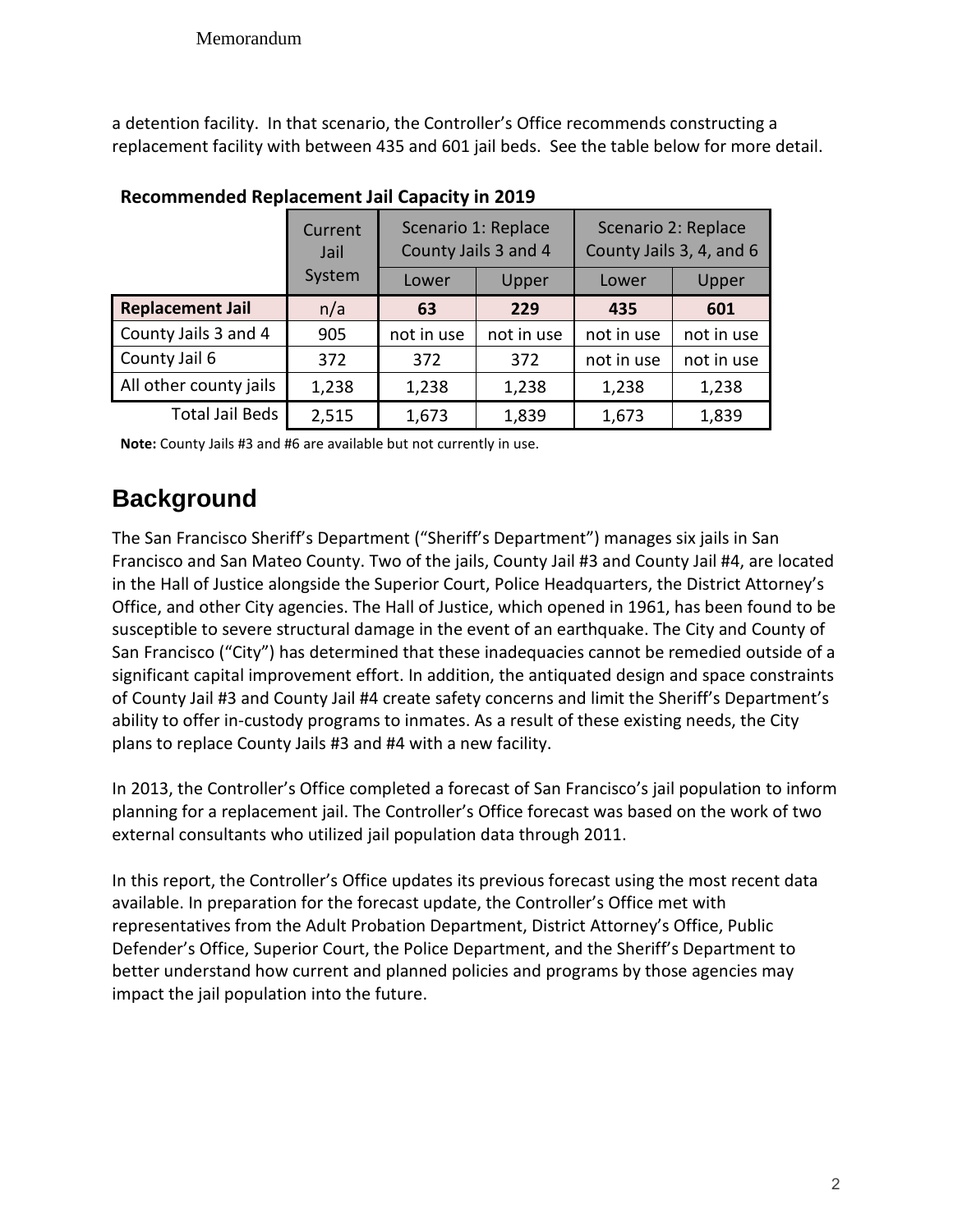# **Trends Related to the San Francisco Jail Population**

## **Average Daily Jail Population**

Chart 1 shows the annual average daily population of the San Francisco County jail system from 1980 through 2013. There are three distinct phases of change over this 34 year period.

- **Phase 1: 1980-1992.** During this period, the average daily population increased from 1,121 to 2,221, an average annual growth of 6 percent.
- **Phase 2: 1993-2007.** Over the next 14 years, average daily population saw a gradual decline, falling by an average of 1 percent per year.
- **Phase 3: 2008-2013.** Over the last six years, average daily population declined by an average of more than 5 percent per year, a faster rate than in the previous phase. The average daily population in 2013 was the lowest since 1984.



## **Other Relevant Trends**

Table 1 gives a six year look at jail population trends, crime trends, and demographic and economic trends. All of the jail and crime trends reported in Table 1 have fallen during this period, with the exception of reported property crimes.

**Jail Trends.** There are two factors that directly determine the total jail population: the number of people being admitted into jail and the length of their stay in custody. Jail admissions fell by an average of 6 percent per year from 2008-2013.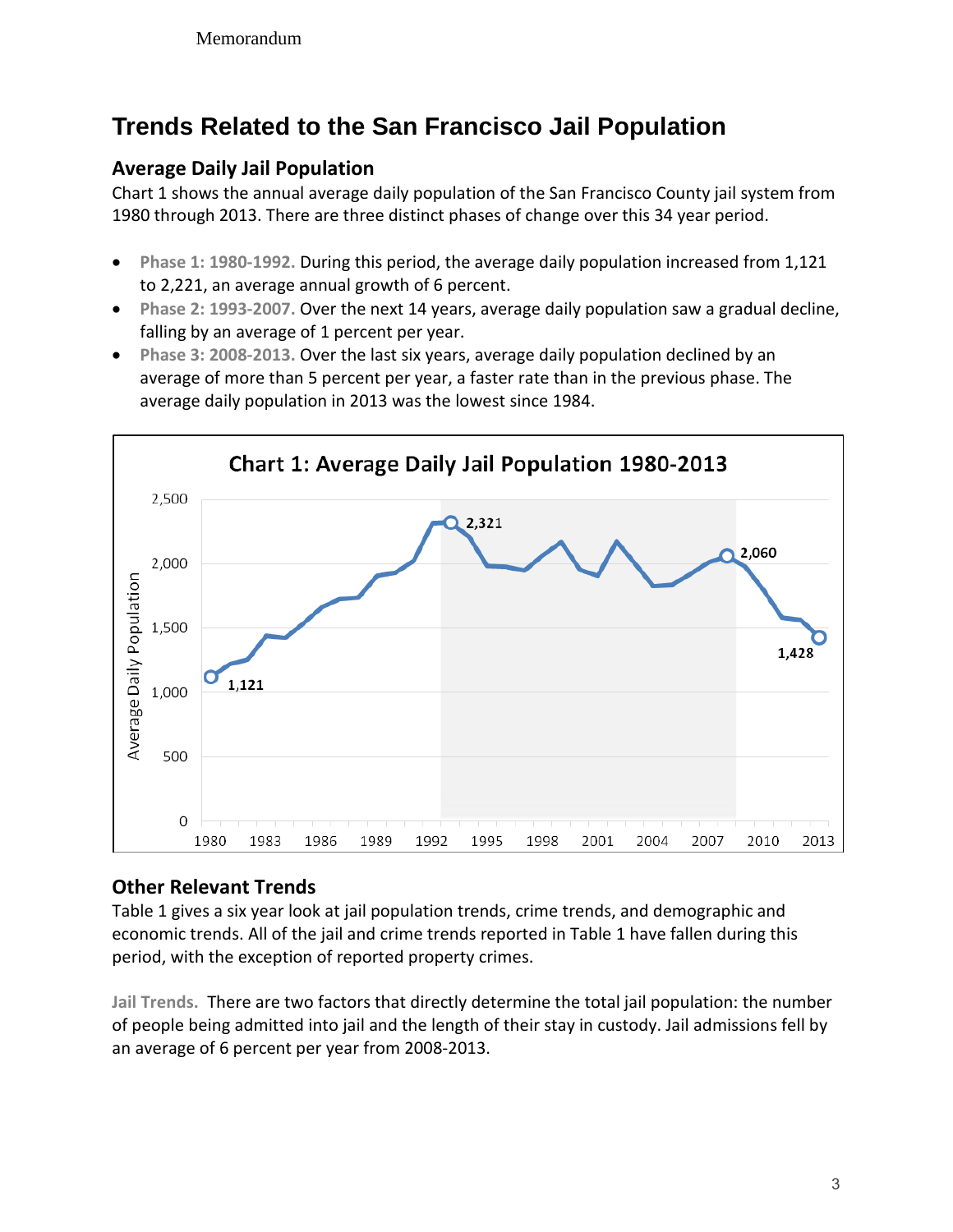#### **Table 1: Trends in San Francisco**

|                                                                                                                                                                                                                                                                                                                                                                                                                                                                                                                                                                                                                                                                                                                                                                                                                                                                                                                                                                                                                                                                                                                                                                                                                                                                                                                                                                                                                                           |                                                | 2008     | 2009     | 2010     | 2011     | 2012     | 2013             | 2008-2013 Trend<br>Line | Ave.<br>Annual %<br>Change |
|-------------------------------------------------------------------------------------------------------------------------------------------------------------------------------------------------------------------------------------------------------------------------------------------------------------------------------------------------------------------------------------------------------------------------------------------------------------------------------------------------------------------------------------------------------------------------------------------------------------------------------------------------------------------------------------------------------------------------------------------------------------------------------------------------------------------------------------------------------------------------------------------------------------------------------------------------------------------------------------------------------------------------------------------------------------------------------------------------------------------------------------------------------------------------------------------------------------------------------------------------------------------------------------------------------------------------------------------------------------------------------------------------------------------------------------------|------------------------------------------------|----------|----------|----------|----------|----------|------------------|-------------------------|----------------------------|
|                                                                                                                                                                                                                                                                                                                                                                                                                                                                                                                                                                                                                                                                                                                                                                                                                                                                                                                                                                                                                                                                                                                                                                                                                                                                                                                                                                                                                                           | Total Average Daily Population (ADP) in Jail   | 2,061    | 1,976    | 1,788    | 1,563    | 1,560    | 1,428            |                         | $-7%$                      |
| 33,037<br>30,322<br>25,396<br>22,125<br>23,766<br>Jail Admissions<br>23,914<br>310<br><b>Jail Trends</b><br>290<br>202<br>Realignment (AB109) Average Daily Population<br>n/a<br>n/a<br>n/a<br>(Oct.-Dec.)<br>Alternative to Sentencing Programs Average<br>243<br>257<br>183<br>140<br>89<br>133<br>Daily Population<br>Average Days from Booking to Release if >3<br>not<br>not<br>53<br>49<br>47<br>30<br>available available<br>days<br>not<br>41.9<br>39.2<br>28.1<br>24.7<br>Arrests per 1,000 People<br>27.4<br>available<br>not<br>9.5<br>8.6<br>3.6<br>$\overline{2}$<br>Drug Arrests per 1,000 People<br>2.2<br>available<br>not<br>Violent Crimes per 1,000 People<br>8.5<br>7.5<br>7.2<br>6.7<br>7.1<br>available<br>not<br>48.5<br>46.4<br>44.1<br>41.1<br>41.6<br>Property Crimes per 1,000 People<br>available<br>San Francisco Superior Court<br><b>Crime Trends</b><br>7,531<br>13,750<br>12,954<br>11,839<br>9,380<br>8,136<br><b>New Criminal Filings</b><br><b>Superior Court Active Felony Cases</b><br>3,287<br>3,202<br>2,995<br>2,504<br>1,823<br>1,930<br>(January 1st)<br>Superior Court Active Felony Drug Cases<br>1,849<br>1,738<br>1,586<br>1,095<br>566<br>570<br>(January 1st)<br><b>Total Active Adult Probation Caseload</b><br>6,554<br>6,800<br>6,129<br>5,696.0<br>6,423<br>5,054<br>(in December)<br>Youth Referred to the Juvenile Probation<br>3,296<br>3,446<br>2,814<br>2,196<br>1,871<br>1,569 |                                                | $-6%$    |          |          |          |          |                  |                         |                            |
|                                                                                                                                                                                                                                                                                                                                                                                                                                                                                                                                                                                                                                                                                                                                                                                                                                                                                                                                                                                                                                                                                                                                                                                                                                                                                                                                                                                                                                           |                                                |          |          |          |          |          |                  |                         | $-18%$                     |
|                                                                                                                                                                                                                                                                                                                                                                                                                                                                                                                                                                                                                                                                                                                                                                                                                                                                                                                                                                                                                                                                                                                                                                                                                                                                                                                                                                                                                                           |                                                |          |          |          |          |          |                  |                         | $-7%$                      |
|                                                                                                                                                                                                                                                                                                                                                                                                                                                                                                                                                                                                                                                                                                                                                                                                                                                                                                                                                                                                                                                                                                                                                                                                                                                                                                                                                                                                                                           |                                                |          |          |          |          |          |                  |                         | $-16%$                     |
|                                                                                                                                                                                                                                                                                                                                                                                                                                                                                                                                                                                                                                                                                                                                                                                                                                                                                                                                                                                                                                                                                                                                                                                                                                                                                                                                                                                                                                           |                                                |          |          |          |          |          |                  |                         | $-12%$                     |
|                                                                                                                                                                                                                                                                                                                                                                                                                                                                                                                                                                                                                                                                                                                                                                                                                                                                                                                                                                                                                                                                                                                                                                                                                                                                                                                                                                                                                                           |                                                |          |          |          |          |          |                  |                         | $-31%$                     |
|                                                                                                                                                                                                                                                                                                                                                                                                                                                                                                                                                                                                                                                                                                                                                                                                                                                                                                                                                                                                                                                                                                                                                                                                                                                                                                                                                                                                                                           |                                                |          |          |          |          |          |                  |                         | $-4%$                      |
|                                                                                                                                                                                                                                                                                                                                                                                                                                                                                                                                                                                                                                                                                                                                                                                                                                                                                                                                                                                                                                                                                                                                                                                                                                                                                                                                                                                                                                           |                                                |          |          |          |          |          |                  |                         | 2%                         |
|                                                                                                                                                                                                                                                                                                                                                                                                                                                                                                                                                                                                                                                                                                                                                                                                                                                                                                                                                                                                                                                                                                                                                                                                                                                                                                                                                                                                                                           |                                                |          |          |          |          |          |                  |                         | $-11%$                     |
|                                                                                                                                                                                                                                                                                                                                                                                                                                                                                                                                                                                                                                                                                                                                                                                                                                                                                                                                                                                                                                                                                                                                                                                                                                                                                                                                                                                                                                           |                                                |          |          |          |          |          |                  |                         | $-9\%$                     |
|                                                                                                                                                                                                                                                                                                                                                                                                                                                                                                                                                                                                                                                                                                                                                                                                                                                                                                                                                                                                                                                                                                                                                                                                                                                                                                                                                                                                                                           |                                                |          |          |          |          |          |                  |                         | $-19%$                     |
|                                                                                                                                                                                                                                                                                                                                                                                                                                                                                                                                                                                                                                                                                                                                                                                                                                                                                                                                                                                                                                                                                                                                                                                                                                                                                                                                                                                                                                           |                                                |          |          |          |          |          |                  |                         | $-5%$                      |
|                                                                                                                                                                                                                                                                                                                                                                                                                                                                                                                                                                                                                                                                                                                                                                                                                                                                                                                                                                                                                                                                                                                                                                                                                                                                                                                                                                                                                                           | Department                                     |          |          |          |          |          |                  |                         | $-14%$                     |
|                                                                                                                                                                                                                                                                                                                                                                                                                                                                                                                                                                                                                                                                                                                                                                                                                                                                                                                                                                                                                                                                                                                                                                                                                                                                                                                                                                                                                                           | <b>Total San Francisco Population</b>          | 798,673  | 801,799  | 807,177  | 812,826  | 825,863  | 825,027          |                         | 1%                         |
| and Economic                                                                                                                                                                                                                                                                                                                                                                                                                                                                                                                                                                                                                                                                                                                                                                                                                                                                                                                                                                                                                                                                                                                                                                                                                                                                                                                                                                                                                              | Demographic San Francisco Population Age 18-35 | 263,484  | 260,894  | 260,786  | 260,132  | 258,151  | 255,092          |                         | $-1\%$                     |
| <b>Trends</b>                                                                                                                                                                                                                                                                                                                                                                                                                                                                                                                                                                                                                                                                                                                                                                                                                                                                                                                                                                                                                                                                                                                                                                                                                                                                                                                                                                                                                             | Unemployment Rate                              | 5.2%     | 8.9%     | 9.5%     | 8.5%     | 7.2%     | 5.7%             |                         | 6%                         |
|                                                                                                                                                                                                                                                                                                                                                                                                                                                                                                                                                                                                                                                                                                                                                                                                                                                                                                                                                                                                                                                                                                                                                                                                                                                                                                                                                                                                                                           | Per Capita Income                              | \$71,760 | \$66,894 | \$68,555 | \$74,425 | \$80,014 | not<br>available |                         | 3%                         |

SOURCES: San Francisco Sheriff's Department, California Department of Justice, San Francisco Superior Court, California Department of Finance, San Francisco Juvenile Probation Department, San Francisco Adult Probation Department, US Bureau of Labor Statistics, US Bureau of Economic Analysis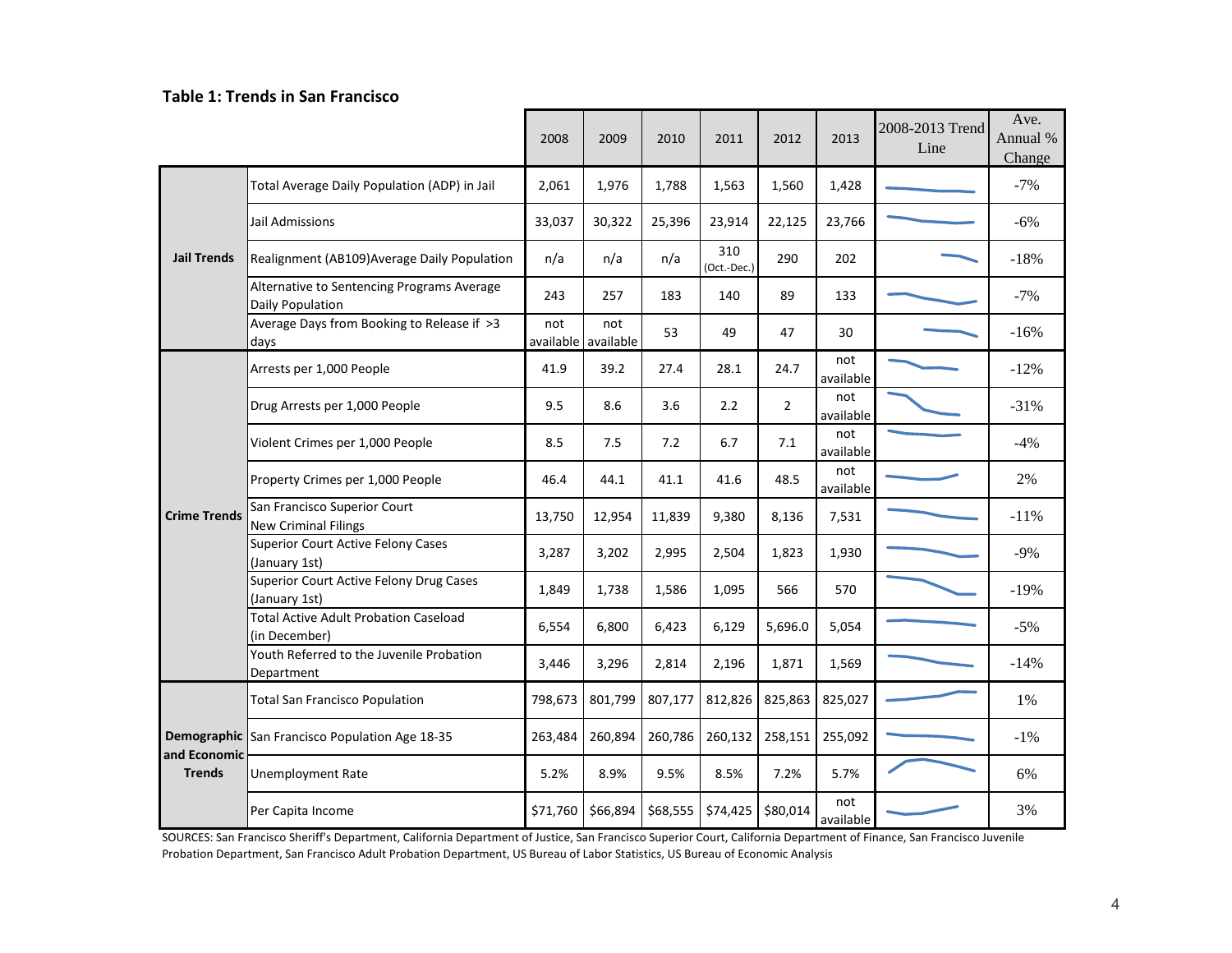#### Memorandum

Average length of stay has also fallen. A portion of the jail population is booked and released within the same day, and therefore does not require a jail bed. Those in custody for more than three days are likely to have a significant impact on the total jail population and have involvement with the court system. In 2010 those in custody for at least three days made up 74 percent of the total jail population.<sup>[2](#page-4-0)</sup> Their average length of stay—the time between booking and release—has fallen by an average of 16 percent per year since 2010.

**Crime Trends.** From 2008 to 2013, arrests per 1,000 people fell by an average of 12 percent per year. A significant component of this decline was a reduction in drug crime arrests, which dropped from 9.5 per thousand people in 2008 to just two per thousand people by 2013. The number of active felony cases in San Francisco Superior Court fell by nine percent per year on average, while active felony drug cases decreased at more than twice that rate.

**Demographic and Economic Trends.** While the total population in San Francisco has risen in recent years, the number of residents ages 18-35 has decreased by an average of one percent per year since 2008. The California Department of Finance projects this decline will continue through 2023. This trend is relevant because younger adults are the most likely age group to be incarcerated. The California Attorney General's Office reports that individuals ages 18-39 accounted for approximately 70 percent of all arrests in 2009. $3$ 

The unemployment rate in San Francisco rose from 5.2 percent in 2008 to a high of 9.5 percent in 2010. San Francisco's recovery from the economic recession reduced this rate to 5.7 percent just three years later. Average per capita income has increased steadily during this period, rising from \$71,760 to \$80,014.

### **The Impact of State Realignment**

The California Criminal Justice Realignment Act (Assembly Bill 109), directed that beginning in October of 2011 some offenders previously housed in state prisons would become the responsibility of counties. The legislation, known as "realignment," increases the number of inmates housed in county jail facilities. Chart 2 shows the impact of state realignment inmates on the average daily jail population broken down into three groups of inmates.

- **State Parole Violators:** Individuals whose parole is revoked by the State of California may be remanded to county jail. Prior to state realignment they would have been housed in state prison, but are now housed in county jail.
- **Post-Release Community Supervision (PRCS) Violators:** These individuals violated the terms of their PRCS and are subject to penalties including modification of PRCS conditions, returning to jail, or referral to an evidence-based program.
- **Non-violent, Non-sexual, Non-serious Felony Offenders:** Prior to state realignment they would have been housed in state prison, but are now housed in county jail. Also

<span id="page-4-0"></span><sup>&</sup>lt;sup>2</sup> Provided by Lt. Dave Hardy, Unit Commander, Information Technology Support & Services, San Francisco Sheriff's Department.

<span id="page-4-1"></span> $3$  As reported in the "Evaluation of the Current and Future Los Angeles County Jail Population" by the JFA Institute.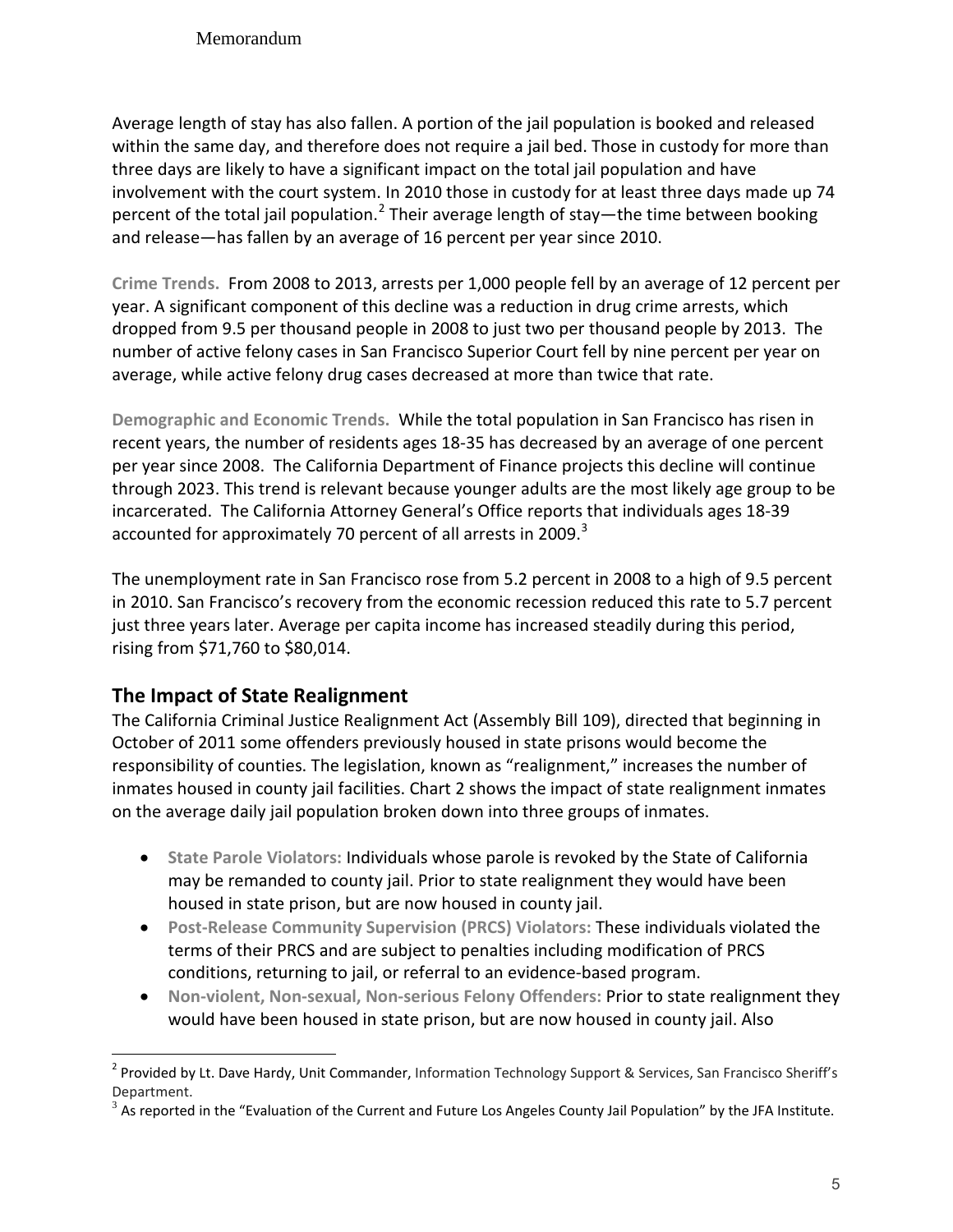includes individuals who are incarcerated for violating the terms of their mandatory supervision after leaving custody.

The average daily population of realignment inmates decreased by 44 percent between 2012 and 2013. A rapid decline in state parole violators in 2013 accounts for most of this change. According to Chief of Adult Probation Wendy Still, this is due primarily to a policy change beginning July 1, 2013, which moved parole revocation hearings from the State Board of Parole to the San Francisco Superior Court.<sup>[4](#page-5-0)</sup>



# **Jail Population Forecast**

The Controller's Office estimate of San Francisco's future jail population is based on three factors:

- 1) Jail population forecast baseline: This is a forecast that serves as a baseline for the total estimate of average jail beds needed on a given day. It assumes that historic trends in the jail population will continue into the future.
- 2) Peaking factor: While the forecast baseline predicts the average daily jail population for a given year, the actual population will exceed the average on some days. The peaking factor provides a cushion of jail beds for those peak days.
- 3) Classification factor: The realities of managing a jail require that the number of beds in a jail exceeds the number of inmates. This need arises because inmates with different security classifications must be housed separately.

<span id="page-5-0"></span><sup>&</sup>lt;sup>4</sup> Interview with Chief of Adult Probation Wendy Still, 12/5/13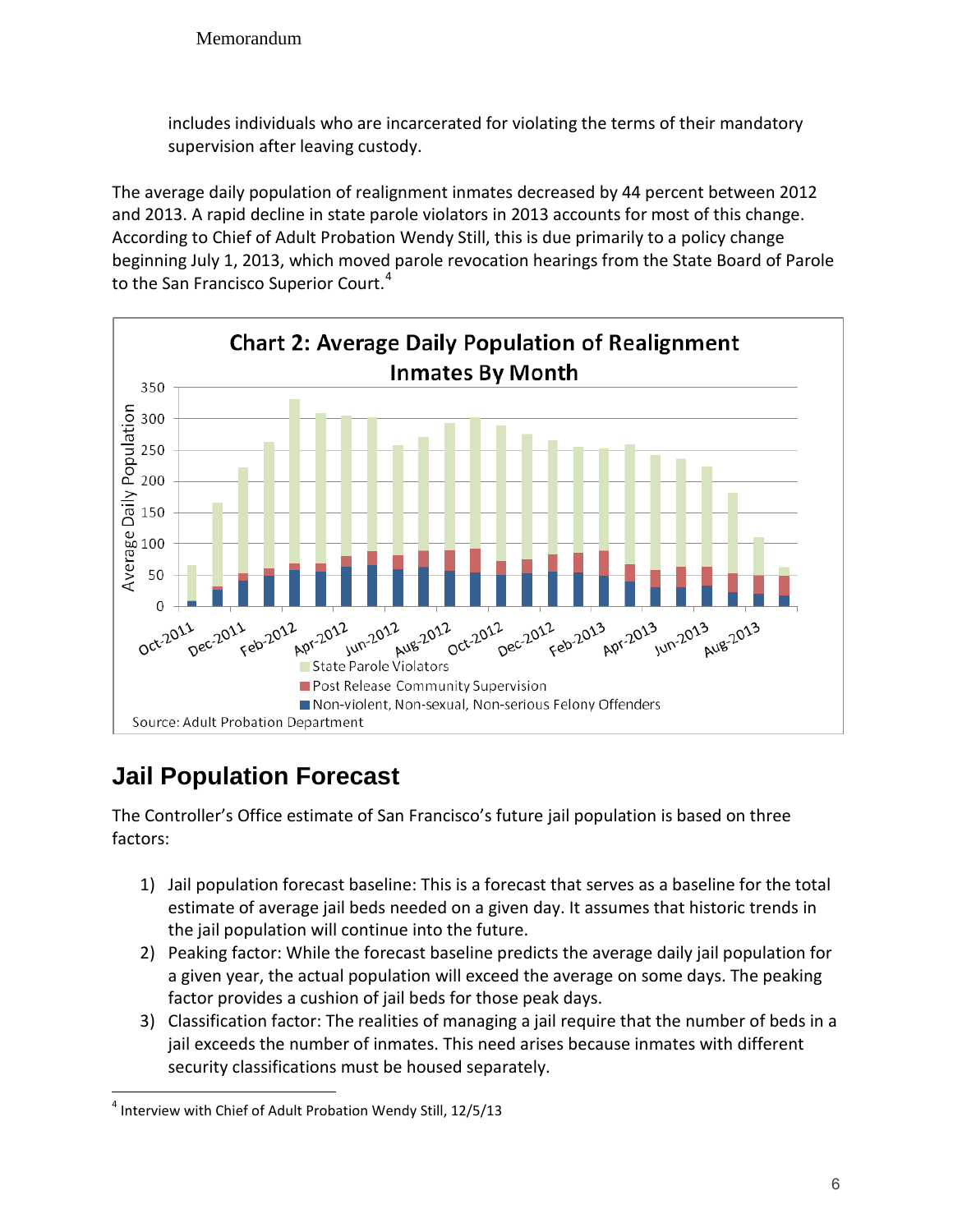

## **Forecast Baseline**

In October 2013, the Controller's Office released a forecast of the jail population, using a baseline forecast estimated by the consulting firm Jay Farbstein and Associates. The forecast was estimated using a linear regression model and historical data from 1996 to 2011. State realignment was a new policy at the time of the last forecast, and because limited data was available, realignment impacts were estimated separately from the linear regression baseline model.

The Controller's Office has updated the jail population baseline forecast using the same linear regression model. The model has been updated to include historical data from 1993 to 2013. Since the last forecast, the Controller's Office now has two years of realignment data. Unlike the last forecast model, the realignment impacts were included in the linear regression model.

Chart 3 shows a downward historical trend beginning in 1993 through 2013, and a forecast that continues this downward trend from 2014 through 2032. In 2019, the forecast estimates an average daily jail population 1,520.

### **Peaking factor**

This factor allows a cushion of jail beds for "peak" days, or days with above average jail needs. As mentioned previously, the Controller's Office original forecast drew from the work of two external consultants. The two consultants utilized different methodologies to calculate a peaking factor. See Table 2 for more detail.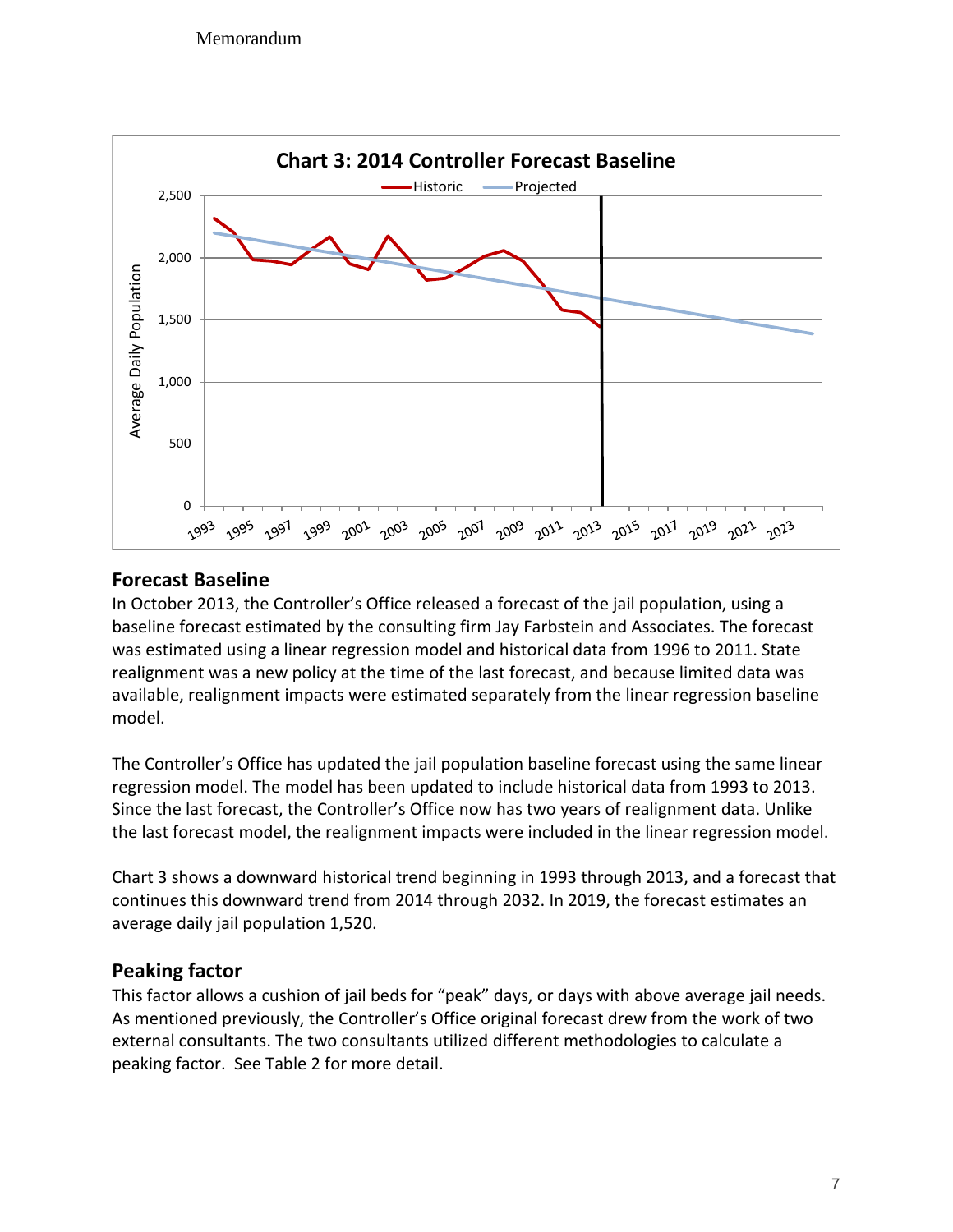|  |  | <b>Table 2: Peaking Factor Range</b> |  |  |
|--|--|--------------------------------------|--|--|
|--|--|--------------------------------------|--|--|

| <b>Crout and Sida Methodology</b>               |                             |  |                                    |  |                                   |  |  |  |  |
|-------------------------------------------------|-----------------------------|--|------------------------------------|--|-----------------------------------|--|--|--|--|
| Peak jail population                            | Average Daily<br>Population |  | <b>Average Daily</b><br>Population |  | <b>Peaking Factor</b><br>of 11.8% |  |  |  |  |
| <b>Jay Farbstein and Associates Methodology</b> |                             |  |                                    |  |                                   |  |  |  |  |
| Average of peak<br>days for each month          | Average Daily<br>Population |  | <b>Average Daily</b><br>Population |  | <b>Peaking Factor</b><br>of 4.8%  |  |  |  |  |

The Crout and Sida methodology uses the peak jail population day in a given year to calculate its peaking factor. Based on this methodology, over the period studied the San Francisco jail population never exceeded the peak factor.

The Jay Farbstein and Associates methodology averages the peak jail population day from each month to calculate its peaking factor. According to a representative from the firm, based on this methodology the actual jail population remains within the calculated peaking factor approximately 93 percent of the time. In other words, over the period studied, the San Francisco jail population exceeded the peak factor for seven out of every 100 days. Based on calculations utilizing both methodologies, the Controller's Office recommends using a peaking factor of 11.8 percent as an upper-bound estimate of future jail bed needs and a peak factor of 4.8 percent for a lower-bound estimate.

## **Classification Factor**

Both external consultants used a classification factor of five percent in their jail population estimates. In practice, a factor of five percent means a jail with 100 inmates should have 105 jail beds to accommodate the different security classifications of inmates. However, the Sheriff's Department has asserted that five percent is an underestimate of actual need.

No accepted or standard methodology exists for calculating a classification factor. The Controller's Office estimated a factor using a tally of all beds in the jail system that must remain empty due to classification. For example, "Sexually Violent Predators" (SVP) are civil commitments that must

# **Table 3: Classification Factor Calculation**

| Based on SF jail population on January, 29 2013 |  |
|-------------------------------------------------|--|
|-------------------------------------------------|--|

| <b>Inmate Classification</b>              | <b>Unoccupied</b><br><b>Beds</b> |
|-------------------------------------------|----------------------------------|
| <b>Sexually Violent Predators (SVPs)</b>  | 24                               |
| Gang dropouts                             | 8                                |
| Transgender                               | 21                               |
| <b>Psychiatric Needs</b>                  | 31                               |
| Medical                                   | 11                               |
| Lock-up                                   | 17                               |
| Psychiatric Needs/Admin Segregation       | 7                                |
| House alones                              | ٩                                |
| <b>Total Empty Beds</b>                   | 128                              |
| <b>Total Jail Population</b>              | 1556                             |
| <b>Classification Factor</b><br>128÷1556= | 8.2%                             |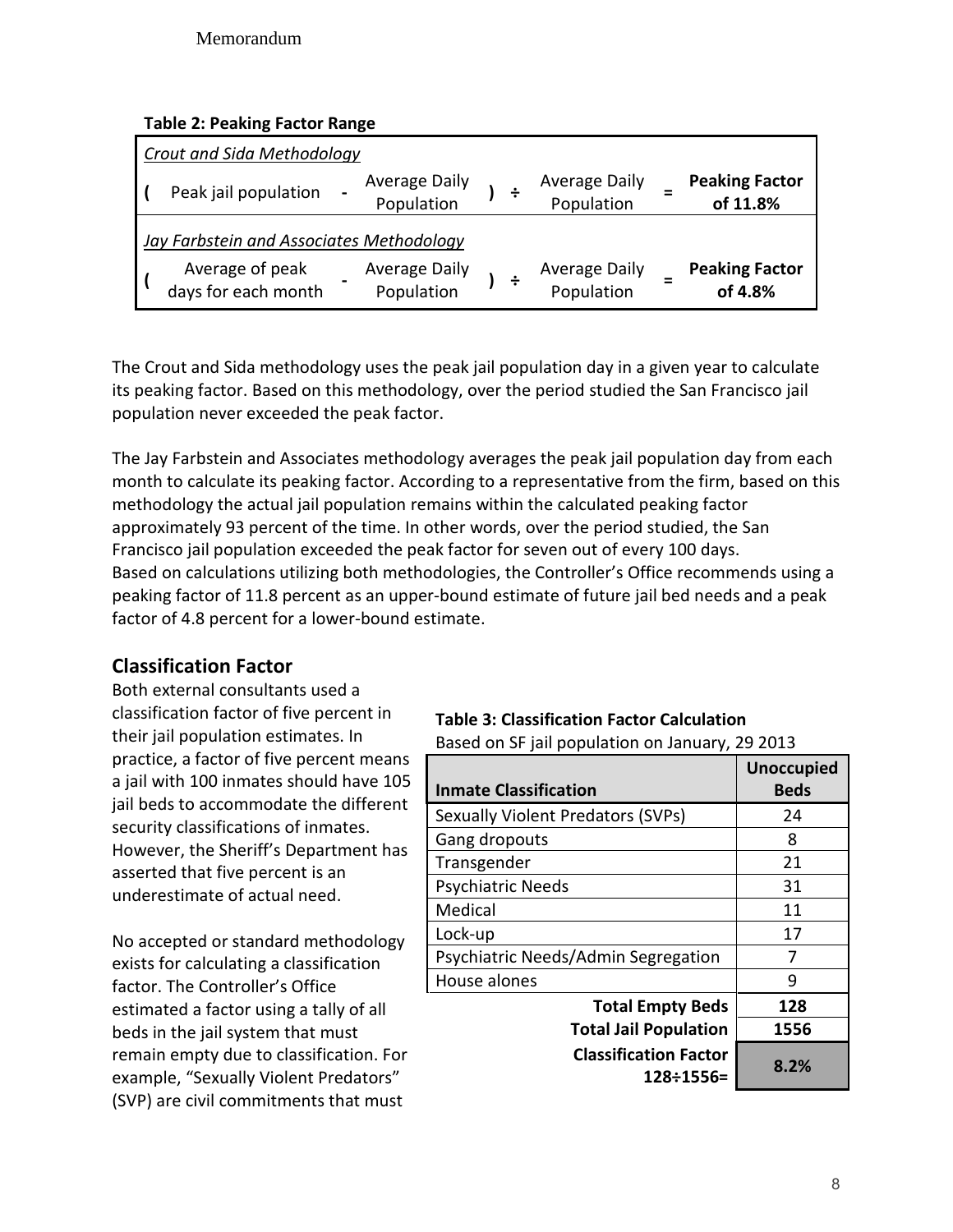be housed separately from the general population. On January 29, 2013, four SVPs were housed in a 28-bed unit, leaving 24 empty beds that could only be occupied by other SVPs. The Controller's Office worked in concert with the Sheriff's Department to tally unoccupied beds for all relevant inmate subpopulations, and estimated a classification factor of 8.2 percent (see Table 3).

The Controller's Office recommends using five percent as a lower bound estimate of the classification factor and 8.2 percent as an upper-bound estimate.

## **Forecast Summary**

Table 4 below summarizes the Controller's Office best estimate of future jail bed needs for San Francisco based on the analysis in this report. The estimate is based on projected jail bed needs in 2019, the expected completion date for construction of the proposed replacement jail.

|                              | Lower Bound | <b>Upper Bound</b> |
|------------------------------|-------------|--------------------|
| <b>Forecast Baseline</b>     |             | 1,520              |
| Peaking Factor               | 4.8%        | 11.8%              |
| <b>Classification Factor</b> | 5.0%        | 8.2%               |
| <b>TOTAL</b>                 | 1,673       | 1,839              |

**Table 4: Estimates of Total County Jail Bed Needs in 2019**

# **Use of County Jail #6**

Previous jail population forecasting by the Controller's Office assumed the replacement jail would replace County Jail #3 and County Jail #4, but all other jails in San Francisco would be in use. However, the Sheriff's Department has concerns about future use of County Jail #6 due to its operational and design limitations. These issues are discussed below. County Jail #6 has not been used to house inmates since 2010 because the total jail population in San Francisco is below the system capacity.

**Ability to House Expected Inmate Population.** County Jail #6 is a minimum-security facility with a total of 372 beds. However, between 2002 and 2013, an average of nine percent of inmates in San Francisco were classified as minimum-security. If that level remains constant into the future, only 137 inmates of the 1,520 inmates forecasted by the Controller's Office for 2019 could be housed at County Jail #6, leaving most of the jail unused and requiring the use of a more secure inmate housing facility, such as the proposed replacement jail.

**Design weaknesses.** The jail consists of six dormitory-style housing units of sixty-two beds each. These dormitories lead to jail management challenges as the Sheriff's Department cannot house inmates with incompatible classifications in the same housing unit. The Department also finds it difficult to manage inmate populations in this facility because no holding cells or safety cells exist. The jail has no kitchen or laundry facilities, and in order to be used securely, the recreation area would need upgrades to accommodate inmates with incompatible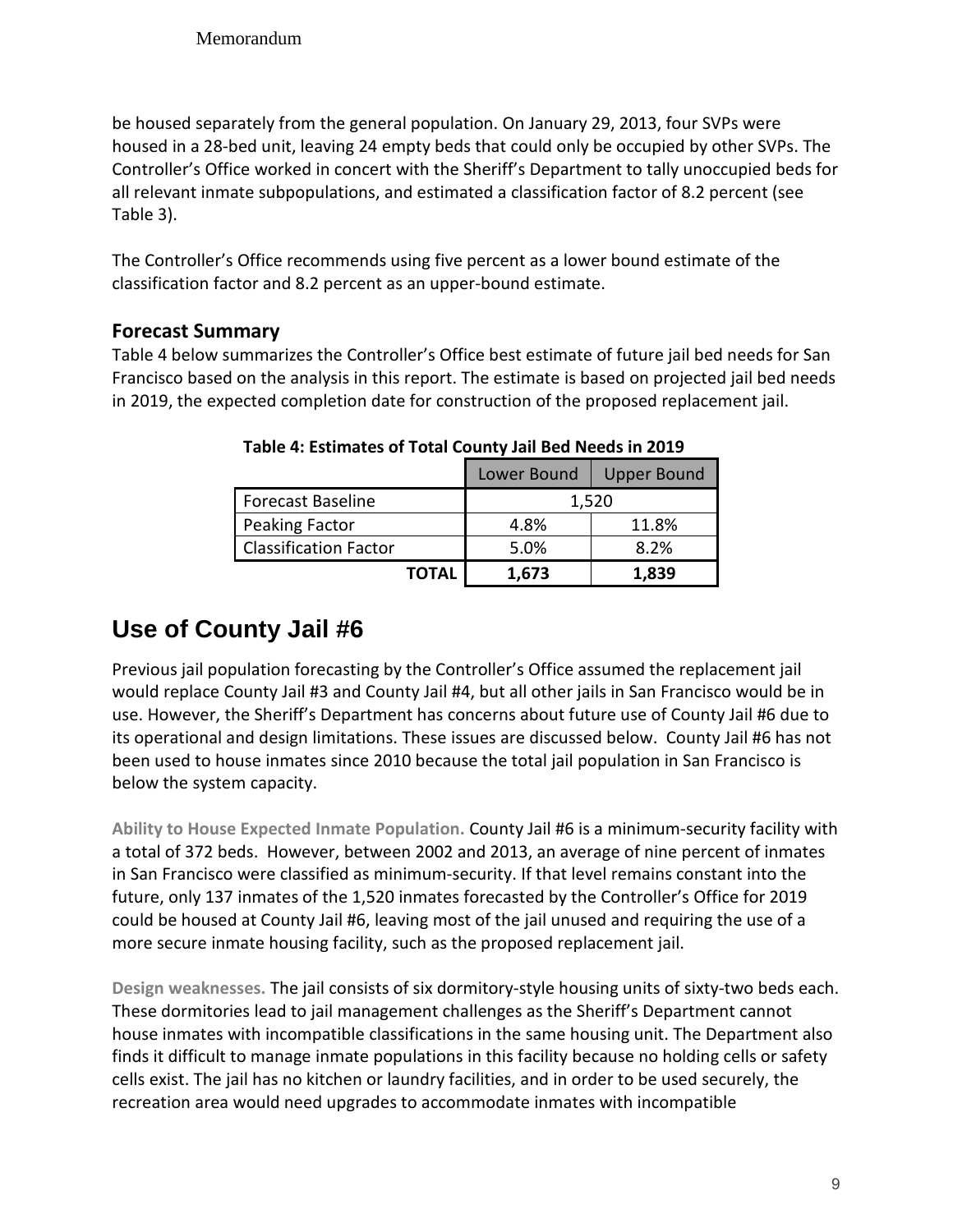Memorandum

classifications. It also has only two classrooms, which would limit the Sheriff's Department's ability to deliver programs to these inmates.

**Transportation Costs and Issues.** Because County Jail #6 is located in San Mateo County, the Sheriff's Department would need to transport inmates to and from court facilities in San Francisco. Inmate transportation can be costly and increases safety and security risks for inmates and deputies. Additional transit costs would be accrued by Public Defender's Office staff who need to visit their clients at County Jail #6. Finally, this jail is not easily reached by public transit, making visitation difficult for the families of inmates who do not own private vehicles.

# **Recommendations**

Based on the analysis above, the Controller's Office recommends the following.

#### **1. Construct a replacement jail to meet the need identified by the forecast update.**

Because County Jail #6 may need to be replaced along with the Hall of Justice jails, the Controller's Office presents the recommended replacement jail capacity in two scenarios. Scenario one assumes County Jail #6 is not replaced and can be used at capacity. In that scenario, the Controller's Office recommends constructing a replacement facility with between 63 and 229 jail beds to meet the forecasted need. Scenario two assumes that County Jail #6 is not in use as a detention facility. In that scenario, the Controller's Office recommends constructing a replacement facility with between 435 and 601 jail beds (see Table 5).

|                         | Current<br>Jail | Scenario 1: Replace<br>County Jails 3 and 4 |            | Scenario 2: Replace<br>County Jails 3, 4, and 6 |            |  |
|-------------------------|-----------------|---------------------------------------------|------------|-------------------------------------------------|------------|--|
|                         | System          | Lower                                       | Upper      | Lower                                           | Upper      |  |
| <b>Replacement Jail</b> | n/a             | 63                                          | 229        | 435                                             | 601        |  |
| County Jails 3 and 4    | 905             | not in use                                  | not in use | not in use                                      | not in use |  |
| County Jail 6           | 372             | 372                                         | 372        | not in use                                      | not in use |  |
| All other county jails  | 1,238           | 1,238                                       | 1,238      | 1,238                                           | 1,238      |  |
| <b>Total Jail Beds</b>  | 2,515           | 1,673                                       | 1,839      | 1,673                                           | 1,839      |  |

**Note:** County Jails #3 and #6 are available but not currently in use.

#### **2. Update this jail forecast in July 2015.**

This forecast was completed at a time when the number of individuals in jail was at historic lows and continuing to decline. Any forecast of jail bed needs based on statistical methods relies on the assumption that present trends continue. That is a reasonable assumption in the near term; however, uncertainty increases as the forecast extends into the future. Changes in policies, programs, or demographic trends may result in the jail population increasing from its present level. The City should update the current jail forecast in July 2015 to ensure the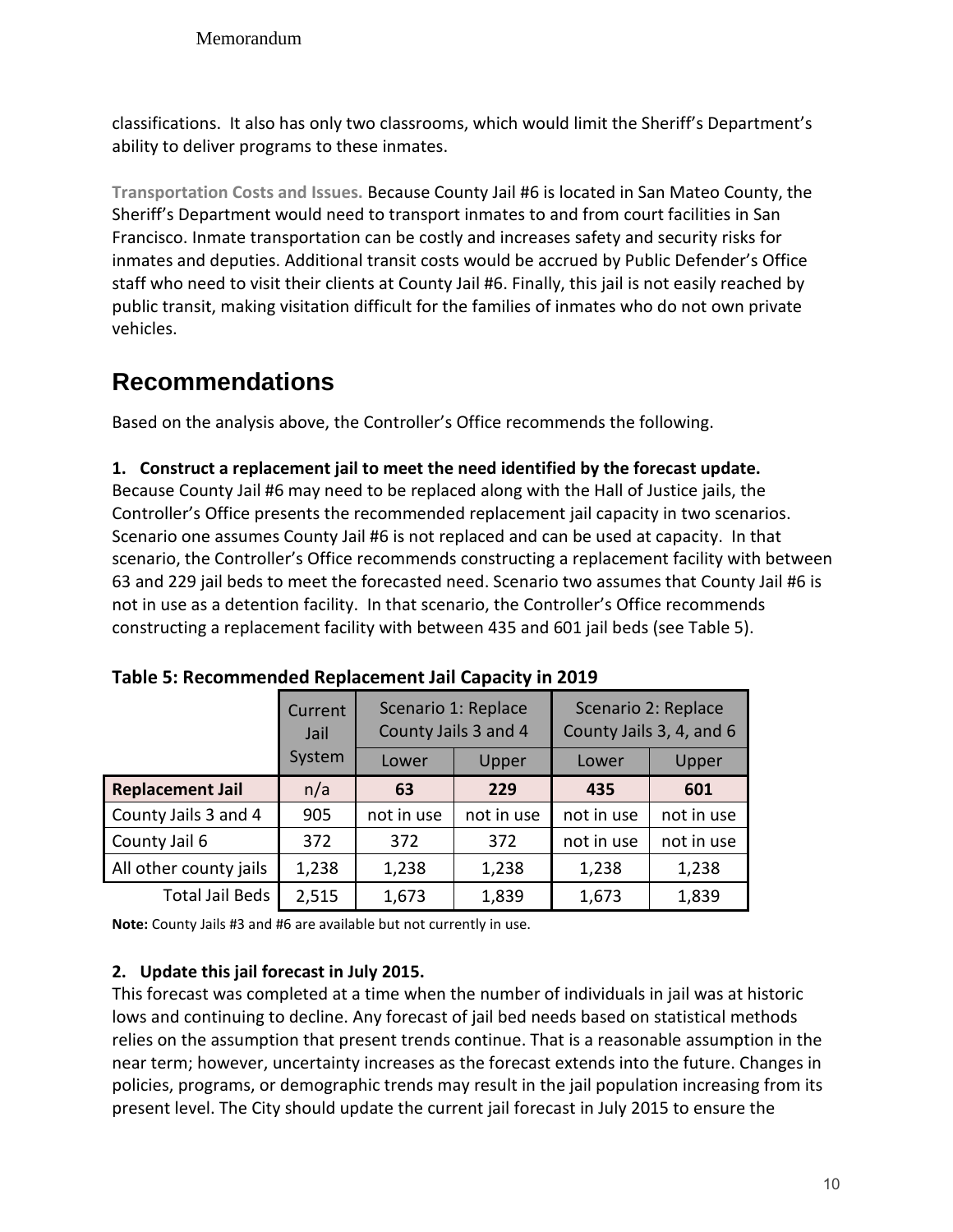replacement jail is correctly sized. Furthermore, the City should continue to monitor the jail population beyond 2015. If the number of individuals in jail begins to increase, a second replacement jail may be needed.

#### **3. Consider possibilities to meet jail bed need if the jail population unexpectedly rises above capacity in the future.**

The number of individuals in jail can change rapidly. The San Francisco jail system was at capacity as recently as six years ago, but today, two county jails are inactive. The City should consider cost-effective strategies to quickly provide safe and appropriate inmate housing if the jail population rises above system capacity after the replacement jail is open.